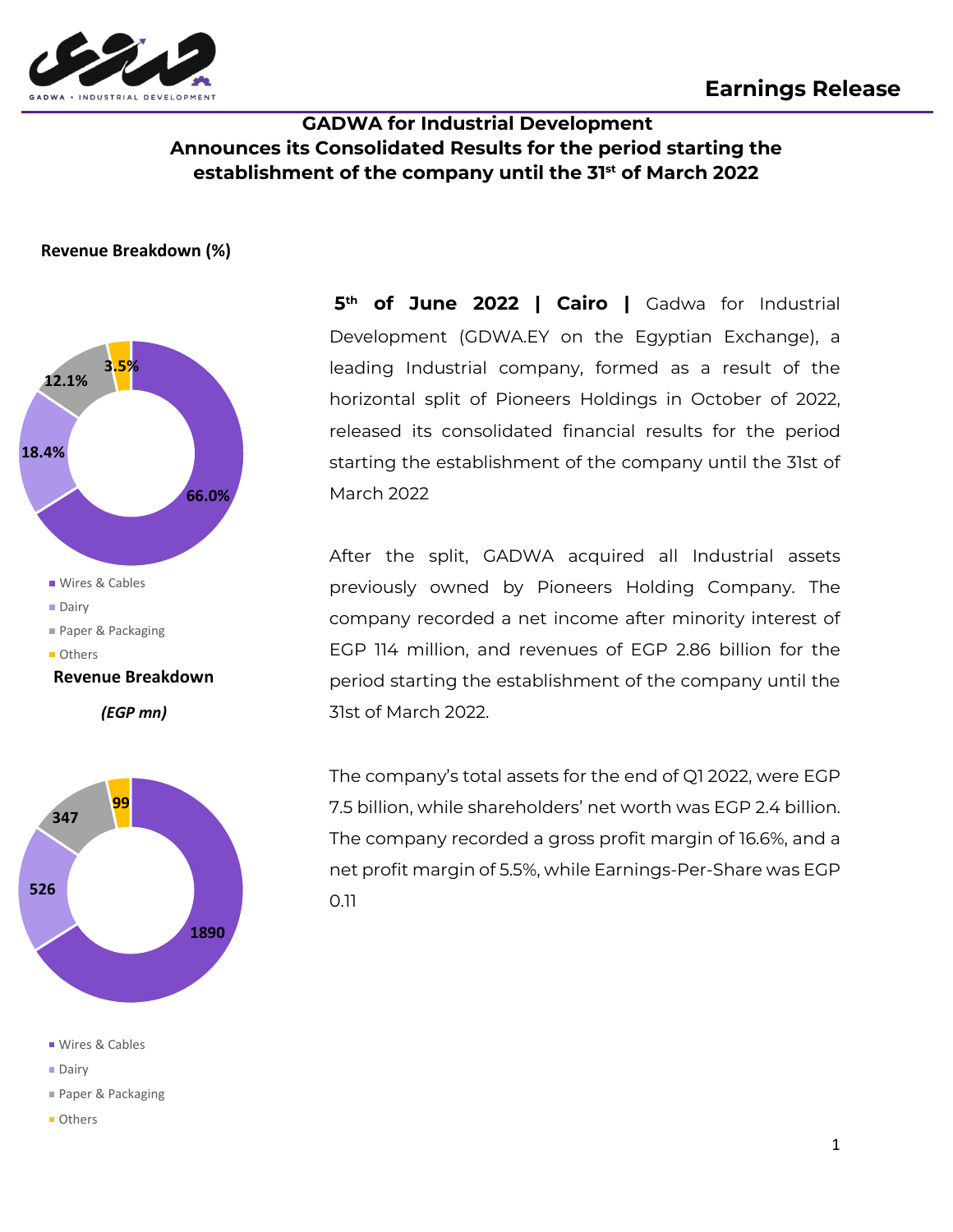

**Key Subsidiaries Highlights**

# **Electro Cables\***

| (EGP mn)            | Q1 2022 | Q1 2021 | % Change |
|---------------------|---------|---------|----------|
| Revenue             | 1,068   | 433     | 147%     |
| <b>Gross Profit</b> | 157     | 48      | 225%     |
| <b>EBIT</b>         | 112     | 22      | 406%     |
| <b>Net Profit</b>   | 71      | 9       | 695%     |

\*Consolidated Financials

The Company had tremendous top-line growth in Q1 2022, with revenues of EGP 1,068 million, up 147 % y-o-y from EGP 433 million in Q1 2021. The company's net profit, at the end of the quarter, increased by a staggering 695% growth rate.

# **Universal Paper & Packaging**

| (EGP mn)            | Q1 2022 | Q1 2021 | % Change |
|---------------------|---------|---------|----------|
| <b>Revenue</b>      | 189     | 122     | 54.5%    |
| <b>Gross Profit</b> | 19      | 13      | 51.1%    |
| <b>EBIT</b>         | 15      | 10      | 50.4%    |
| <b>Net Profit</b>   | 7.8     | 5.4     | 44%      |

Revenue for Unipack rose by 54.5%, from a top-line EGP 122 million in Q1 2021 to EGP 189 million in Q1 2022. It ended the period with a decent net profit growth rate of 44%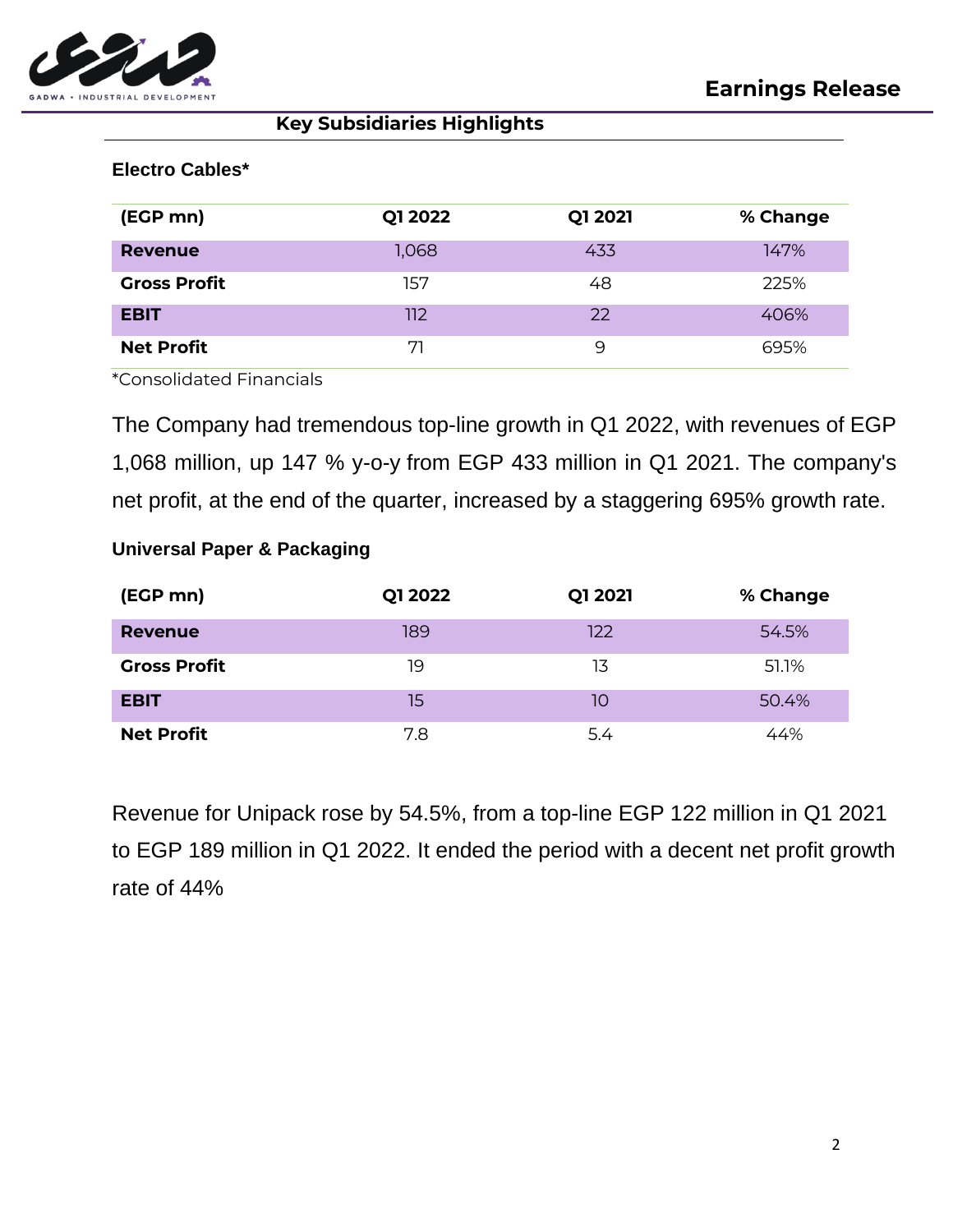

#### **Note from the Chairman**

Gadwa for Industrial Development quickly grew to become an industrial leader in high-growth potential sectors. Its multi-sector target will enable it to leverage Egypt's attractive demographics and establish its local presence by operating in infrastructure-related industries such as wires and cables, FMCG, and packaging.

In the first quarter, the Group performed well across all sectors of our portfolio. The worldwide crisis has had a significant influence on the Egyptian market, resulting in increased commodity prices. In order to stay up with the market, we have progressively but reasonably increased our pricing. While the Egyptian pound's depreciation hurt most industries, Arab Dairy has a natural hedge against devaluation since it exports its products. Despite these obstacles, we established ambitious goals in order to deliver on our promises while also achieving our profitability margin.

Electro Cables performed exceptionally this quarter, achieving excellent top-line performance. This is a result of the company's megaprojects, such as the national initiative, Haya Karima. The company also invested in the private sector. Another factor in these results was the management's decision to rebrand the firm in order to attract new clientele.

Our revenue stream from the Wires & Cables sector contributed the most, accounting for 66 % of total revenue, followed by the Dairy segment at 18.4 % and the Paper & Packaging sector at 12.1 percent%.

We strive to provide our consumers with the highest quality while also aiming to be the industry leader in each segment. This entails earning their trust through constant performance and excellence, while also upholding our principles and ethical standards.